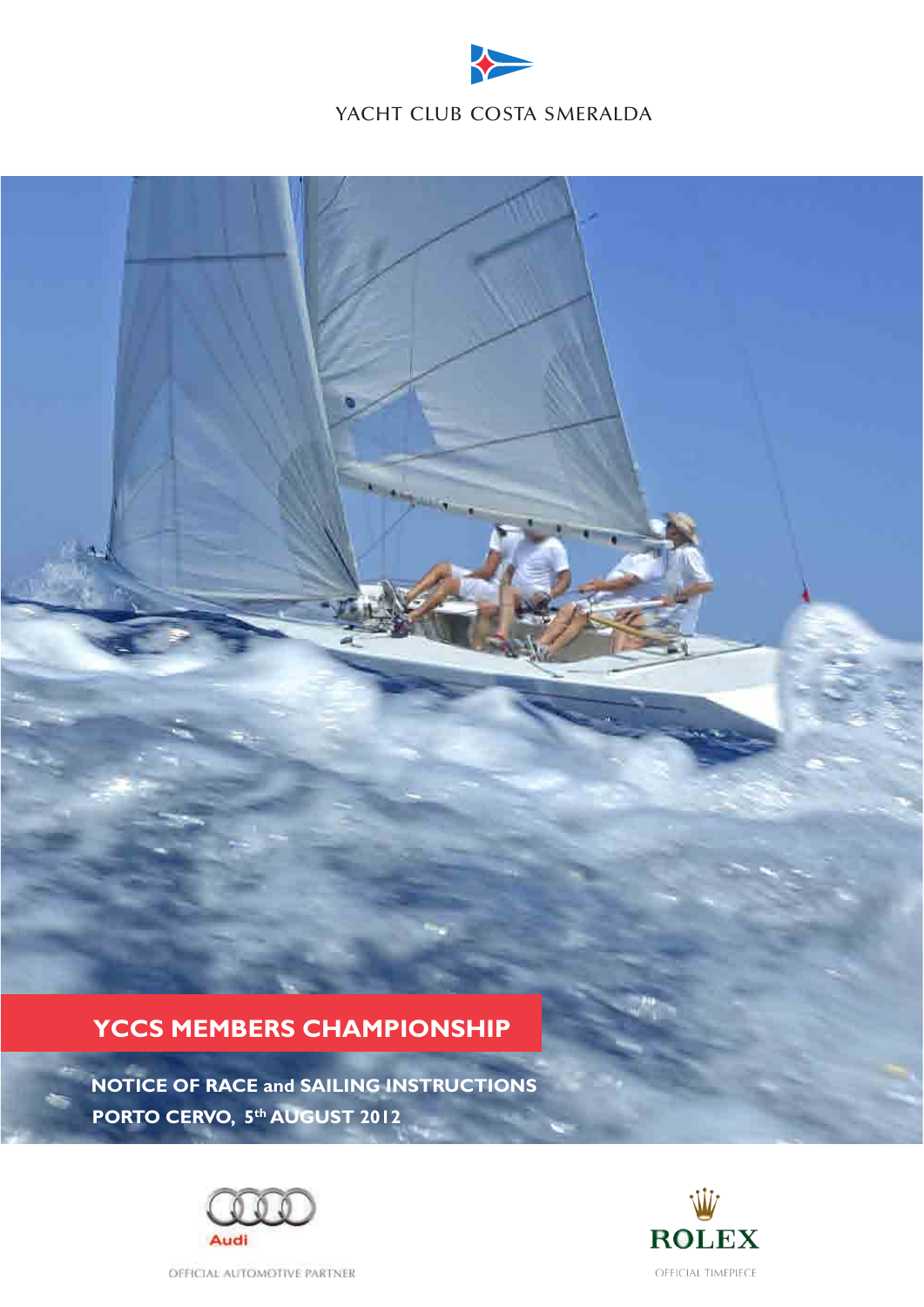

# 1. ORGANISING AUTHORITY AND FORMAT

Tel. +39/0789/902200 - Fax +39/0789/91213 E-Mail: secretariat@yccs.it - Website: www.yccs.com

1.1 The YCCS Members Championship 2012 is organized by Yacht Club Costa Smeralda. For information please apply to: Yacht Club Costa Smeralda 07021 PORTO CERVO (OT) Sardinia - Italy

1.2 The Championship will be held on Sunday the  $5<sup>th</sup>$  August on a coastal fleet regatta Porto Cervo – Porto Rotondo – Porto Cervo.

1.3 Depending on the number of Teams and participating Members, the O.A. will take care of composing the crews under its responsibility.

1.4 The regatta will be a two legs fleet race: Porto Cervo – Porto Rotondo and Porto Rotondo Porto Cervo as will be detailed in the Sailing Instructions.

# 2. VENUE

The venue will be in Porto Cervo and Porto Rotondo - Italy.

# 3. ENTRIES

The regatta is open to all YCCS Members and will be sailed on the Smeralda 888 boats provided by the YCCS. Each Team shall be composed of a crew of maximum 5 people with at least two YCCS Members, no professionals are allowed to be part of the Team. The skipper shall be a YCCS member. A minimum of 4 crew is mandatory.

The skippers are required to pay a damage deposit of Euros 600 prior to the start of the races. The deposit will be reimbursed at the end of the event.

# 4. ENTRY FORMS AND ENTRY FEE

Entry forms (attached) shall be submitted to the YCCS Race Office,

Tel. +39/0789/902200 - Fax +39/0789/91213 - E-Mail: <u>secretariat@yccs.it</u> no later than 1<sup>st</sup> August, 2012 together with the non refundable entry fee of Euros 400 per Team. The entry fee can be paid as per entry form.

The entry fee covers the costs for the preparation of the boats and social functions.

# 5. RULES

The races will be governed by the Racing Rules of Sailing 2009-2012 (RRS), including the Notice of Race and the Sailing Instructions when issued. Sailing Instructions will take precedence on the Notice of Race.

Every competitors is solely responsible for the safety of his/her boats and himself/herself and the decision whether or not to start or to continue to race is each team members' responsibility and not that of Yacht Club Costa Smeralda or any other individual or entity.

# 6. BOATS AND CREWS

6.1 The number of crew shall be maximum 5 and minimum 4. Italian competitors must hold a valid and current FIV Membership.

6.2 When a registered skipper is unable to continue in the event the Organizing Authority may authorize an original YCCS crew member to substitute. When a registered crew member is unable to continue in the event, the Organizing Authority may authorize a substitute, a temporary substitute or other adjustment.

6.3 The registered skipper shall helm the yacht at all times while racing, except in an emergency.

# 7. PROGRAMME

| - Sunday, 5 <sup>th</sup> August | 10.30          | Briefing at the YCCS Sport Center   |
|----------------------------------|----------------|-------------------------------------|
|                                  | 11.30          | Regatta Porto Cervo - Porto Rotondo |
|                                  | 14.00          | Lunch at Yacht Club Porto Rotondo   |
|                                  | 15.30          | Regatta Porto Rotondo - Porto Cervo |
|                                  | after the race | Prize giving at YCCS Sport Center   |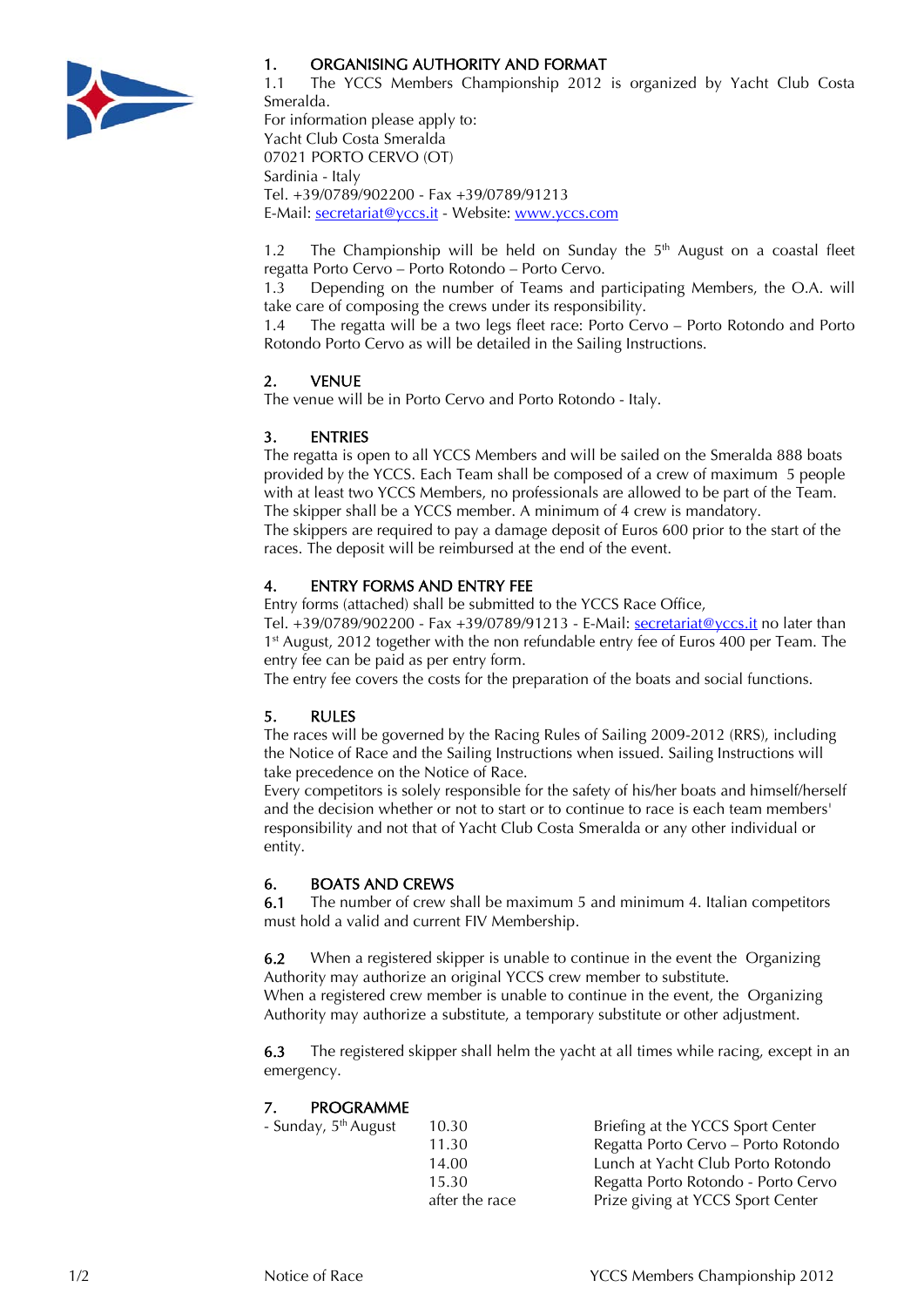

# 8. PRIZES

The YCCS will award prizes to the  $1<sup>st</sup>$ ,  $2<sup>nd</sup>$  and  $3<sup>rd</sup>$  Classified Team of the Championship.

# 9. DISCLAIMER

Competitors agree to be bound by International Sailing Federations Racing Rules of Sailing (RRS) 2009/2012, by the Sailing Instructions and the Notice of Race. Competitors agree to take any and all responsibility for the nautical qualities of their yacht, the rigging, the crew's ability, and the safety equipment. Competitors also agree to take any and all responsibility for damages caused to third persons or their belongings, to themselves or to their belongings, ashore and at sea as a consequence of their participation in the regatta, relieving of any responsibility the Organising Authority and all persons involved in the organisation under whatever qualification and to accept full responsibility for the behaviour and dress of the yacht's crew, representatives and guests.

Competitors are to be acquainted with ISAF Part 1 Fundamental Rule 4: "The responsibility for a boat's decision to participate in a race or to continue racing is hers alone".

In any case I agree that the Yacht Club Costa Smeralda, the sponsors and their agents have no responsibility for loss of life or injury to members or others, or for the loss, or damage to any vessel or property.

# 9.1 Photographs and TV Rights

Competitors hereby grant the Organising Authority, the unrestricted right and permission to use the name and the text, photograph or video footage of either themselves or the yacht they are sailing during the event, to be published or broadcast in any media whatsoever (including but not limited to Press and TV advertisements or Internet), for either editorial or advertising purposes or to be used in press information, in this respect, competitor's name and biographical material may also be used or reproduced in any way known.

# 10. RACING AREA

The racing area will be in the waters outside the Marina of Porto Cervo and Porto Rotondo.

# 11. BORROWED BOATS

Every effort shall be made to avoid damage to hulls, rigging and sails. Any damage not covered by insurance will be the responsibility of the skipper. Deductibles may be the responsibility of the skipper of the boat determined to be at fault; either by accepting a penalty or by finding of the O.A.

# 12. COURSES

Courses will be costal courses.

# 13. SAILING INSTRUCTIONS

The sailing instructions will be available at the YCCS Race Office upon final registration and published on the YCCS website [\(www.yccs.com\)](http://www.yccs.com/).

Official Supporters



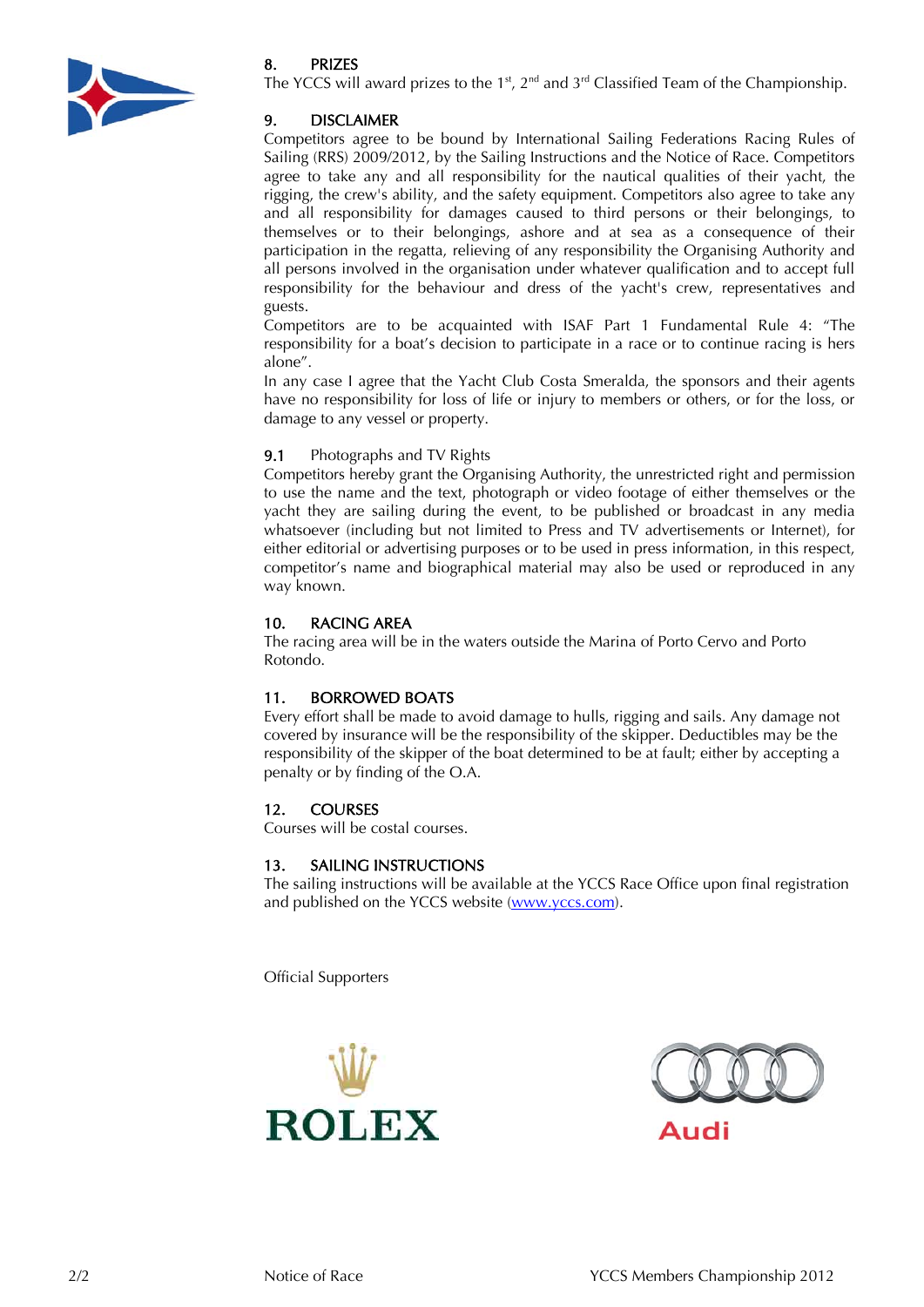1.Programme.



The programme of the event is as follows:

| Saturday, 4 <sup>th</sup> August: | $09.00 - 18.00$ | Registrations at the YCCS Race Office  |  |
|-----------------------------------|-----------------|----------------------------------------|--|
|                                   | from $10.30$    | Boats available for practice races     |  |
| Sunday, 5 <sup>th</sup> August    | $09.00 - 10.00$ | Registrations at the YCCS Sport Center |  |
|                                   | 10.30           | Briefing at the YCCS Sport Center      |  |
|                                   | 11.30           | Regatta Porto Cervo - Porto Rotondo    |  |
|                                   | 14.00           | Lunch at the Yacht Club Porto Rotondo  |  |
|                                   | 15.30           | Regatta Porto Rotondo - Porto Cervo    |  |
|                                   | after the race  | Prize Giving at the YCCS Sport Center  |  |

The Race Committee reserves the right to modify the above programme depending on weather conditions.

#### 2. Rules.

The regatta will be governed by the following Rules:

- ISAF Racing Rules of Sailing (RRS) 2009 - 2012;

- This Sailing Instructions;
- The Notice of Race;

- The subsequent communications of the Race Committee and Jury, these could be made orally ashore or at sea;

- The skipper/helmsman must be a YCCS Member. The number of crew shall be maximum 5.

# 3. Briefing.

The official Briefing will be held at the YCCS Sport Center at 10.30 hours on Sunday  $5<sup>th</sup>$ August.

#### 4. Draw.

The draw of boats will be done by the Organizing Authority during the Briefing.

# 5. Changes to the Sailing Instructions.

5.1 Any change to the Sailing Instructions will be posted on the Official Notice Board situated at the YCCS Sport Center.

5.2 Any changes to the Sailing Instructions made at sea will be communicated to all boats by the Race Committee boat orally.

#### 6. Signals made ashore.

6.1 Signals made ashore will be displayed on the official flag staff located at the YCCS Sports Center.

6.2 Code flag AP (Answering Pennant) means that the race is postponed. The warning signal will not be displayed prior to one hour after AP is lowered.

# 7. Marks.

7.1 All marks will be red inflatable marks.

7.2 If a mark will be missing for weather conditions or other reasons, it can be replaced by a Service boat displaying a flag with the letter "MIKE".

# 8. Starting Signals.

8.1 The sequence of the starting signals will be as follows (X means the regatta starting time):

| Time         | Flag                | Signals               |
|--------------|---------------------|-----------------------|
| $X - 5$      | "DELTA" $C.I.$      | <b>Warning Signal</b> |
| $X - 4$      | "PAPA"              | Preparatory Signal    |
| X - 1        | Lowering of "PAPA"  | Last minute           |
| $\mathsf{X}$ | Lowering of "DELTA" | Start                 |

All signals will be possibly accompanied by a sound signal.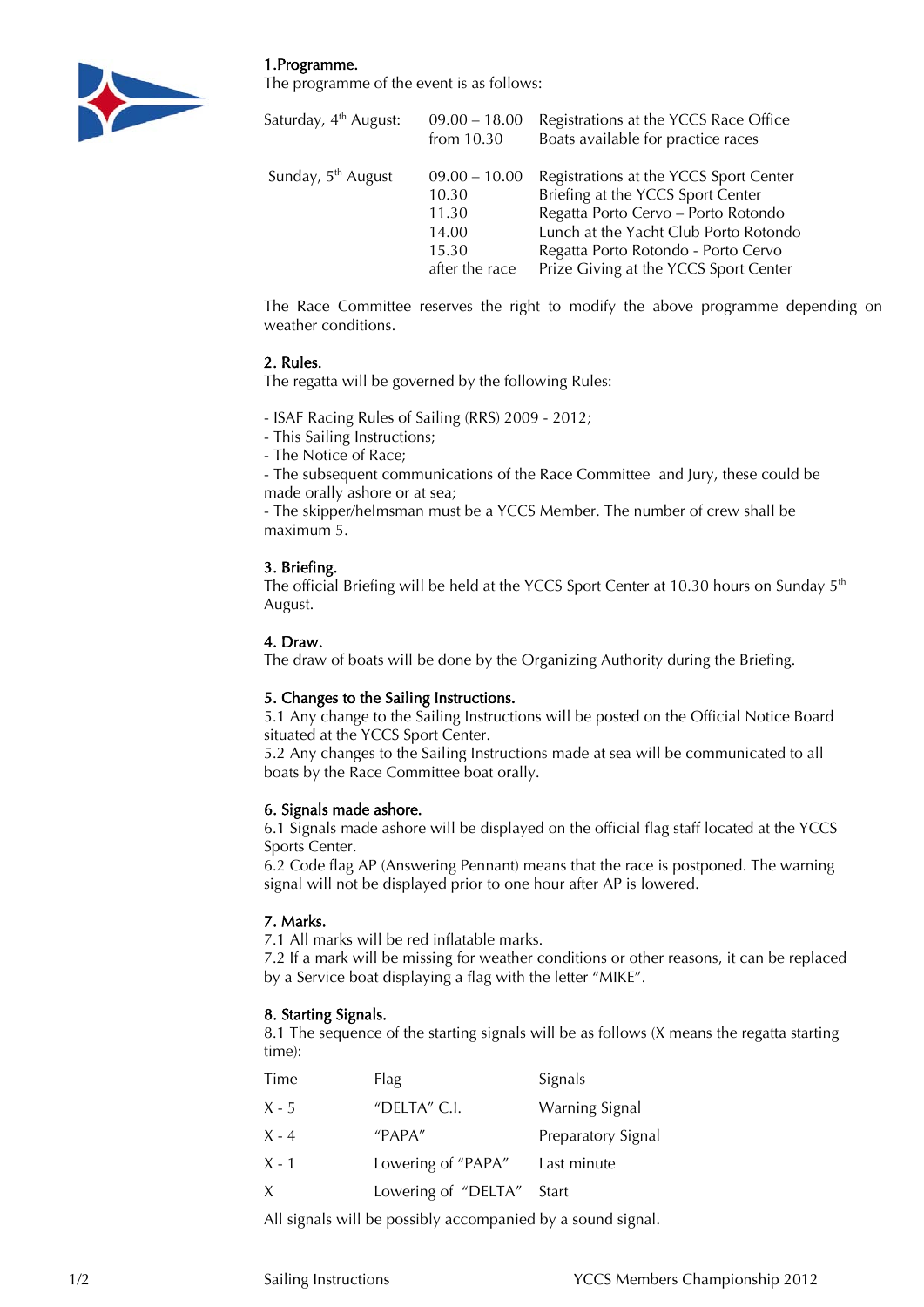

8.2 After the preparatory signal, the helmsman cannot leave the helm for all the duration of that regatta except for emergencies.

# 9. Official Boats.

9.1 The Race Committee boat will be a YCCS Service boat. The Race Committee boat will be the starting boat.

9.2 Service boats will be identified by a flag with the letter "SIERRA" on a white background.

#### 10. Starting Line.

The starting line will be a staff displaying an orange flag on the Race Committee boat and an inflatable red buoy.

The Race Committee boat on the starting line shall be left to starboard and the buoy to port.

#### 11. Finishing Line.

The finishing line will be a staff between a red buoy and an orange flag on the Race Committee boat.

The Race Committee boat shall be left to port and the red buoy to starboard.

#### 12. Description of the Course.

The course will be announced at the Briefing and will consist of costal races Porto Cervo Porto Rotondo Porto Cervo (see the attached Appendix ALPHA).

#### Shortening of the Course:

When the course is shortened at a mark, the finishing line shall be between the mark at which the course is shortened and a Service boat displaying the flag "SIERRA".

#### Change of the Course:

In case of a course change (Rule 33 applies) the new mark will be yellow.

#### 13. Individual Recalls.

Individual recalls will be made by hoisting the flag "X".

#### 14. General Recalls.

General recalls will be made by hoisting the flag "First Substitute"

#### 15. Time Limit.

The time limit for the regatta is 19.30 hours.

#### 16. Alternative Penalties.

For any violation to RRS part 2 Rules, the penalty stated in Rule 44.2 will apply but limited to 360° rather than 720° (a tour of 360° must be done before crossing the finishing line without obstructing the other boats on the race).

#### 17. Scoring.

The winner of the regatta will receive 1 point, the second classified 2 and so on.

#### 18. Deposit for vessels damages.

The Organizing Authority will draw up an insurance coverage for damages to the vessels. The insurance does not cover the franchise of  $\epsilon$  600 supposed for each incident. In case of damages, the skipper is obliged to pay a franchise of  $\epsilon$  600 for each incident. In order to pay the franchise above mentioned, you are kindly requested to fill in the entry form with your credit card details and sign the form for acceptance. If this authorization is missing, the participation to the event will be not allowed.

In case of damage, the racing secretary will charge the related credit card, after having informed the card holder.